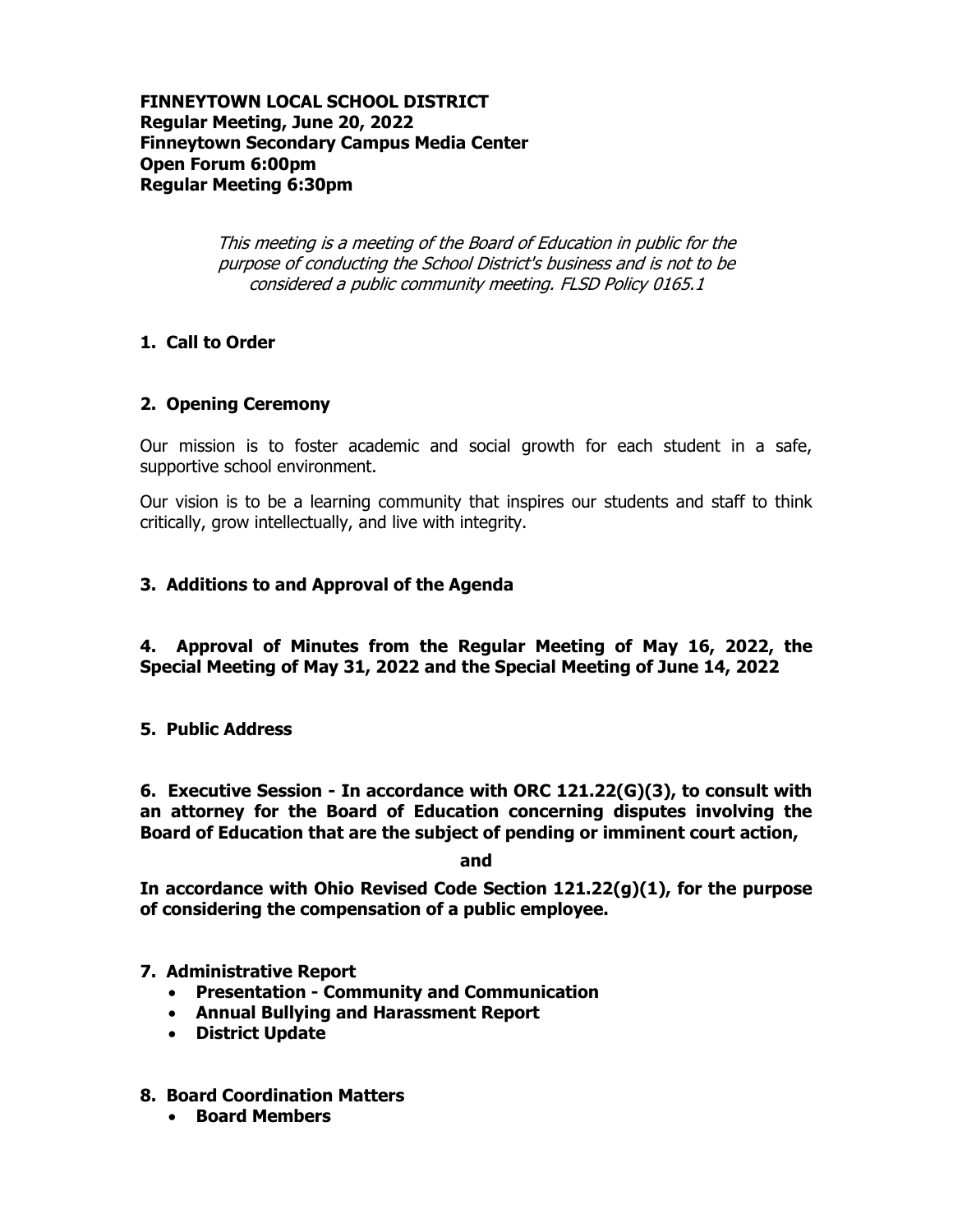#### **9. Financial Matters**

#### **9.1 Adoption of the Consent Calendar**

It is recommended that the Board adopt the "Consent Calendar" as follows:

Action by the Board of Education in adoption of the "Consent Calendar" at this point of the agenda means that all items appearing with an asterisk  $(*)$  after the title constitute the "Consent Calendar" and are adopted by one single motion, unless a member of the Board of Education or the Superintendent requests that any such item be removed from the "Consent Calendar" and voted upon separately.

#### **a) Monthly Financial Report\***

#### **b) Depository and Investment Balances as of May 31, 2022\***

| U.S. Bank                     | 0.0054% | 453,900.17      |
|-------------------------------|---------|-----------------|
| <b>STAR Ohio</b>              | 0.7900% | \$17,808,965.33 |
| U.S. Bank (construction fund) | 0.4500% | \$4,884,990.89  |
| STAR Ohio (construction fund) | 0.7900% | \$3,803,730.55  |

#### **c) Interest Earned on Depository and Investment Accounts as of May 31, 2022\***

| General Fund             | \$11,312.84 |
|--------------------------|-------------|
| <b>Construction Fund</b> | \$15,116.51 |

#### **d) Monthly Bond Project Spending and Commitment Report\***

**[See attachment]**

#### **e) Approval of Payment - FY22\***

It is recommended that the Board approve payment of the following invoice(s) representing purchases that were made prior to the issuance of a valid purchase order of the district:

DATE VENDOR AMOUNT 4/20/22 Amazon \$5,199.96 (Four Kenmore refrigerator freezers for Finneytown Elementary)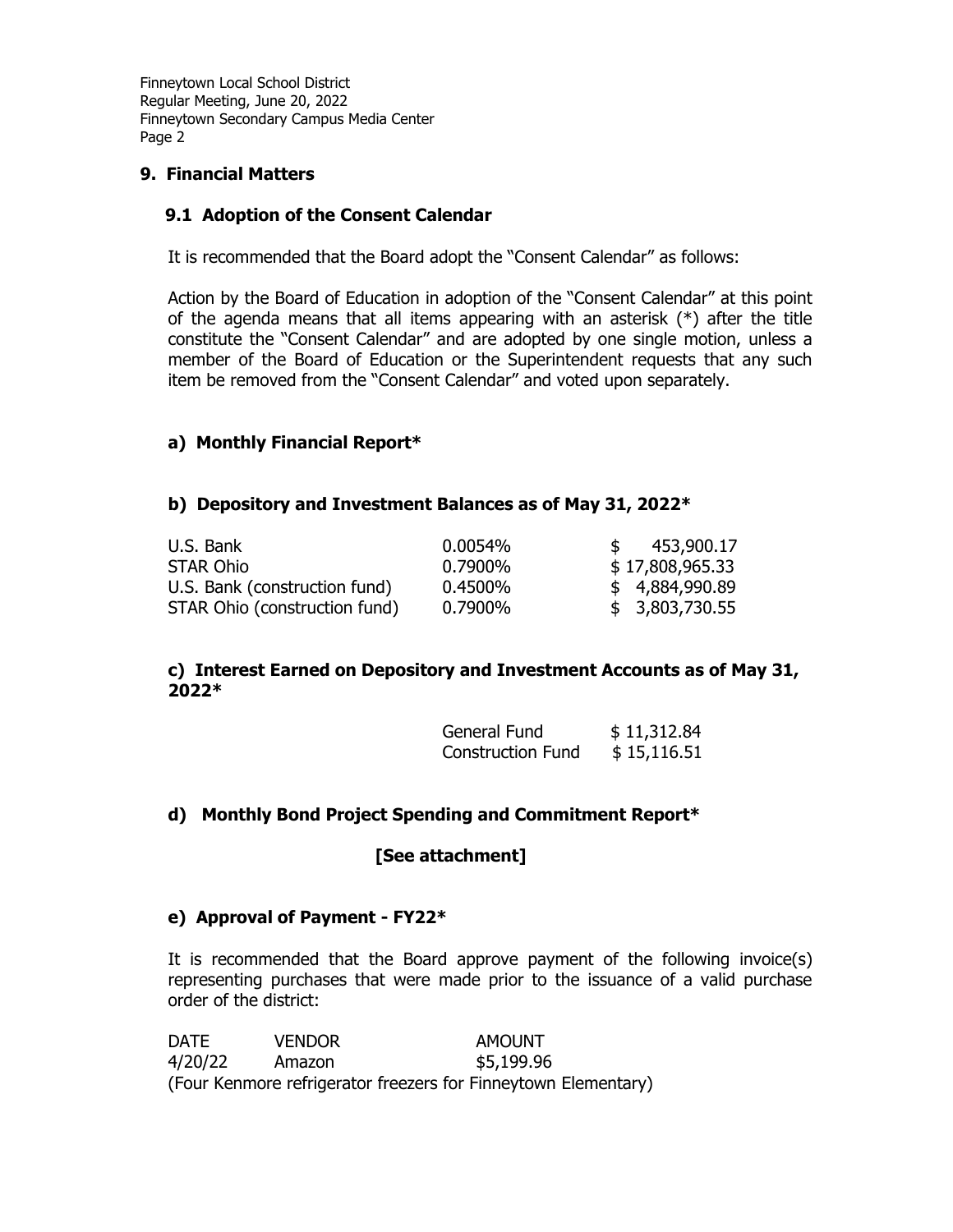DATE VENDOR AMOUNT 5/19/22 Amazon \$3,003.84 (Two Kenmore electric dryers and two Kenmore washers for Finneytown Elementary)

6/10/22 Koch Sporting Goods \$3,208.00 (Fourteen Schutt F7 football helmets)

# **f) Approval of Five Year Forecast\***

It is recommended that the Board approve the Five Year Forecast.

## **g) Approval of the Amended Official Certificate of Estimated Resources\***

It is recommended that the Board approve adjustments to the Amended Official Certificate of Estimated Resources through June 30, 2022 to meet statutory requirements**.**

#### **h) Approval of Permanent Appropriations Adjustments for the 2021-22 School Year\***

It is recommended that the Board approve the Permanent Appropriation adjustments through June 30, 2022 to meet statutory requirements.

## **i) Approval of Advances Back to the General Fund – FY22\***

It is recommended that the Board approve the following advances back to the General Fund:

| 001-5220          | General Fund             | NTE \$7,410.94   |
|-------------------|--------------------------|------------------|
| 516-7420-922-9022 | <b>Auxiliary Service</b> | NTE (\$7,410.94) |

This transaction returns cash temporarily advanced to another fund back to the fund of origination.

## **j) Approval of Year End Adjustments for the 2021-22 School Year\***

It is recommended that the Board authorize the Treasurer to utilize the USAS system program that adjusts FYTD Balance Receivable (Revenue) or FYTD Unencumbered Balance (Budget) accounts to zero so that the budgeted amounts are exactly equal to the actual revenues/expenditures plus current encumbrances at 2022 fiscal year end as needed. Changes made to the accounts will be recorded in the USAS AUDITS file.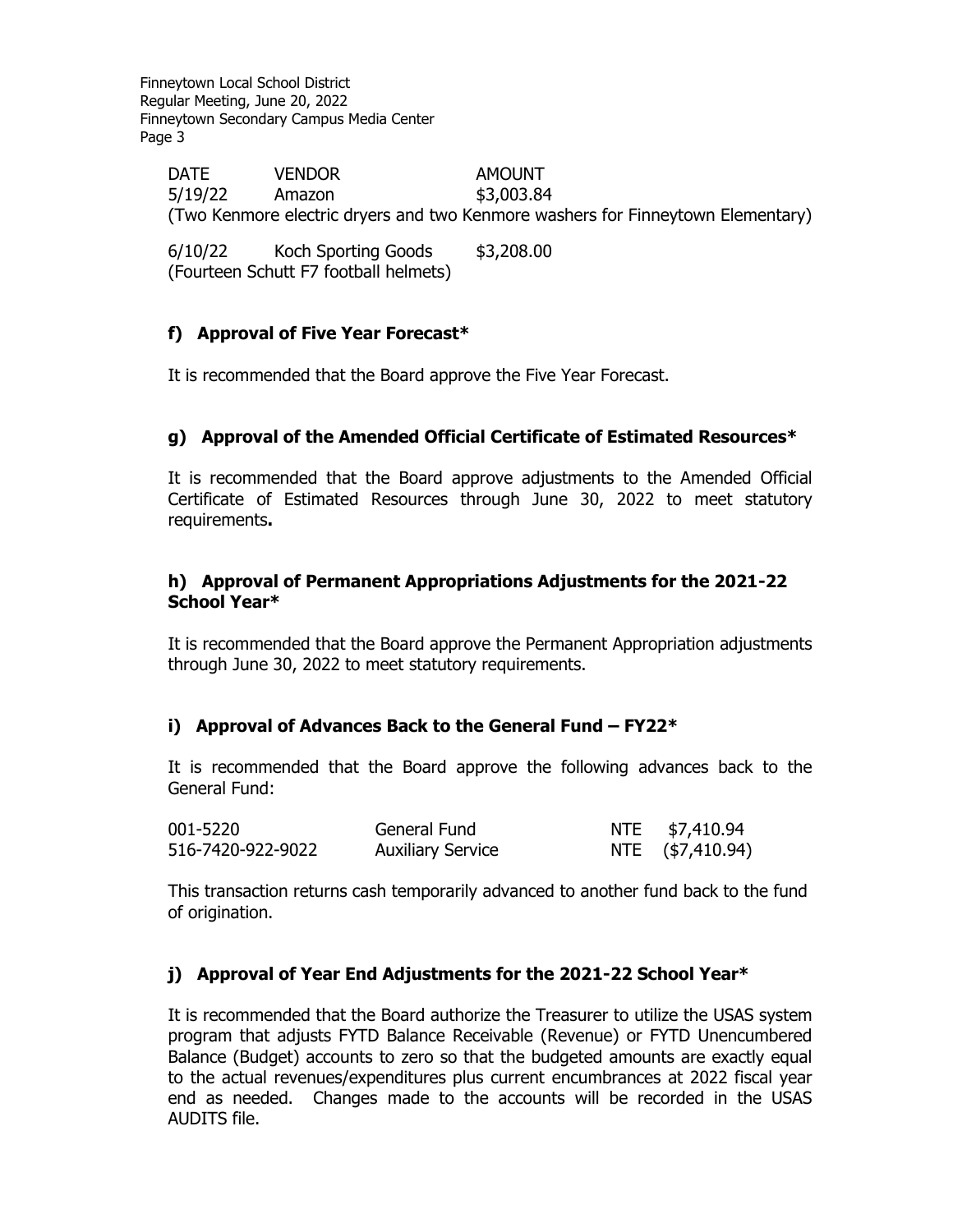## **k) Adoption of Resolution – Temporary Appropriations FY23\***

It is recommended that the Board approve the following resolution:

BE IT RESOLVED, by the Finneytown Local School District Board of Education to adopt a Temporary Budget for the 2023 fiscal year, not to exceed one-fourth of the 2022 Budget for each fund, effective July 1, 2022 and to extend for a period not to exceed three months, by which time a Permanent Appropriations measure must be adopted.

#### **9.2 Resolution Requesting the County Auditor to Make Advance Payments of Taxes Pursuant to Ohio Revised Code §321.34**

It is recommended that the Board approve the following resolution:

**WHEREAS**, the Ohio Revised Code allows a taxing authority to request payment from the County Auditor funds derived from taxes or other sources to the County Treasurer, which may be held on account of a local subdivision;

**THEREFORE, BE IT RESOLVED** by the Finneytown Local School District, Ohio:

Section 1. That the Auditor and the Treasurer of Hamilton County in accordance with Ohio Revised Code Section 321.34, be requested to draw and pay to the Finneytown Local School District Board of Education upon the written request of David Oliverio, Treasurer, to the County Auditor, funds due in any settlement of collection year 2022 derived from taxes or other sources, payable to the County Treasurer, to the account of the Finneytown Local School District, and lawfully applicable for the purposes of the 2023 fiscal year.

The County Auditor is further requested to determine and separately identify that portion of the total amount requested which is payable to the general fund, bond retirement fund (by authorizing bond issue), permanent improvement fund and classroom facilities maintenance fund on the payment advice.

Section 2. That the Treasurer of the Finneytown Local School District shall forward to the County Auditor a certified copy of this Resolution.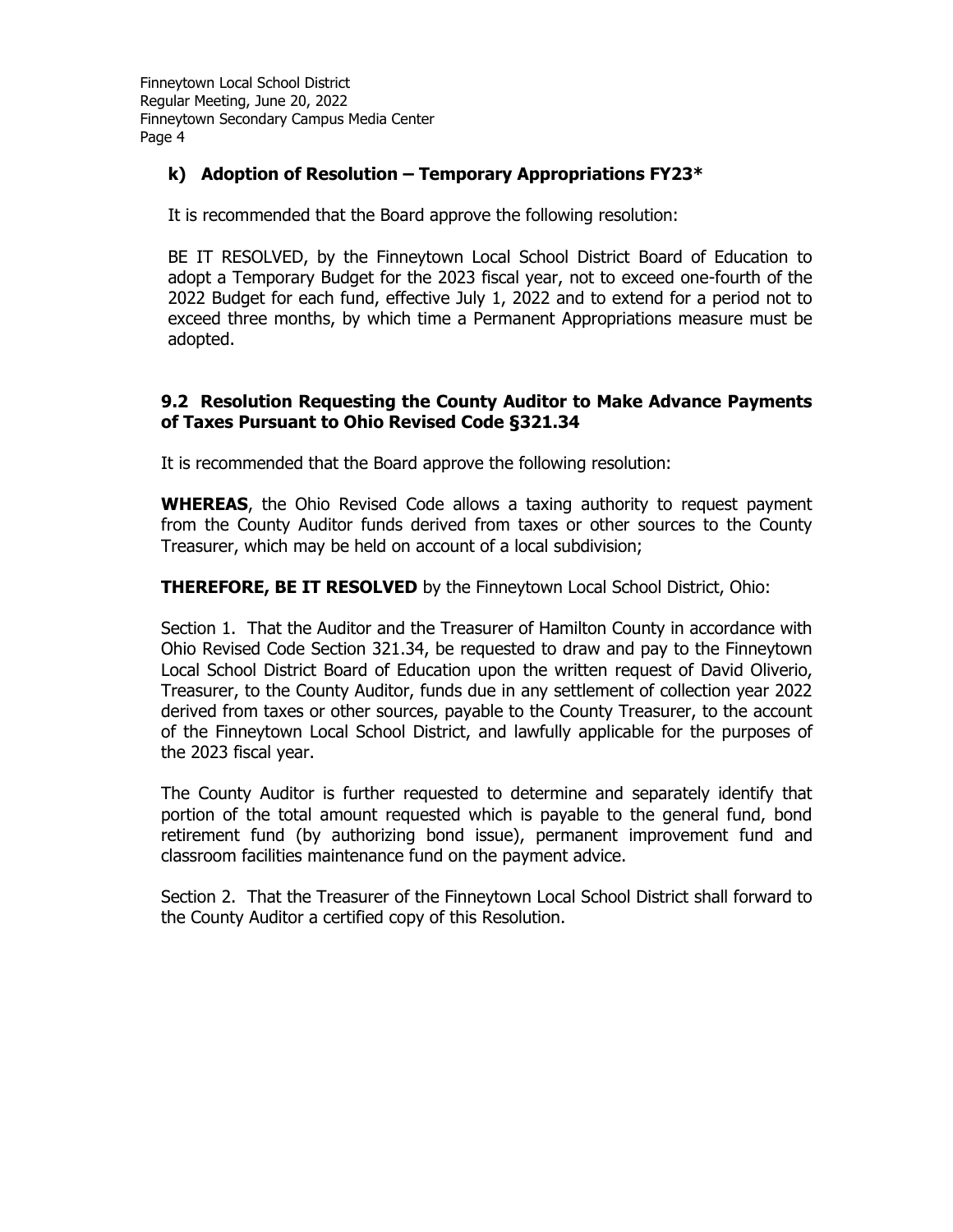## **10. Superintendent's Recommendations**

## **10.1 Adoption of the Consent Calendar**

It is recommended that the Board adopt the "Consent Calendar" as follows:

Action by the Board of Education in adoption of the "Consent Calendar" at this point of the agenda means that all items appearing with an asterisk  $(*)$  after the title constitute the "Consent Calendar" and are adopted by one single motion, unless a member of the Board of Education or the Superintendent requests that any such item be removed from the "Consent Calendar" and voted upon separately.

## **a) Acknowledgement of Resignations\***

It is recommended that the Board acknowledge the following resignations, which have been previously accepted by the Superintendent:

| <b>Patty D'Arcy</b>     | <b>Student Services Coordinator</b>          |            |  |
|-------------------------|----------------------------------------------|------------|--|
|                         | effective June 1, 2022 (retirement)          |            |  |
| <b>Stefanie Kennedy</b> | Teacher<br>effective May 31, 2022            | (personal) |  |
| <b>Melissa Smith</b>    | Teacher<br>effective May 31, 2022 (personal) |            |  |
| <b>Amy Vonderhaar</b>   | Teacher<br>effective May 31, 2022            | (personal) |  |

## **b) Approval of Contract – One Year Limited Classified\***

It is recommended that the Board approve a one year limited contract for the following new classified staff member, effective August 30, 2022 through June 30, 2023:

```
Leslie Grevas Special Education Assistant
```
## **c) Approval of Contract – One Year Retired/Rehired Classified\***

It is recommended that the Board approve a one year limited contract for the following retired/rehired classified staff member, effective September 6, 2022 through June 30, 2023:

**Randy Hajer** Maintenance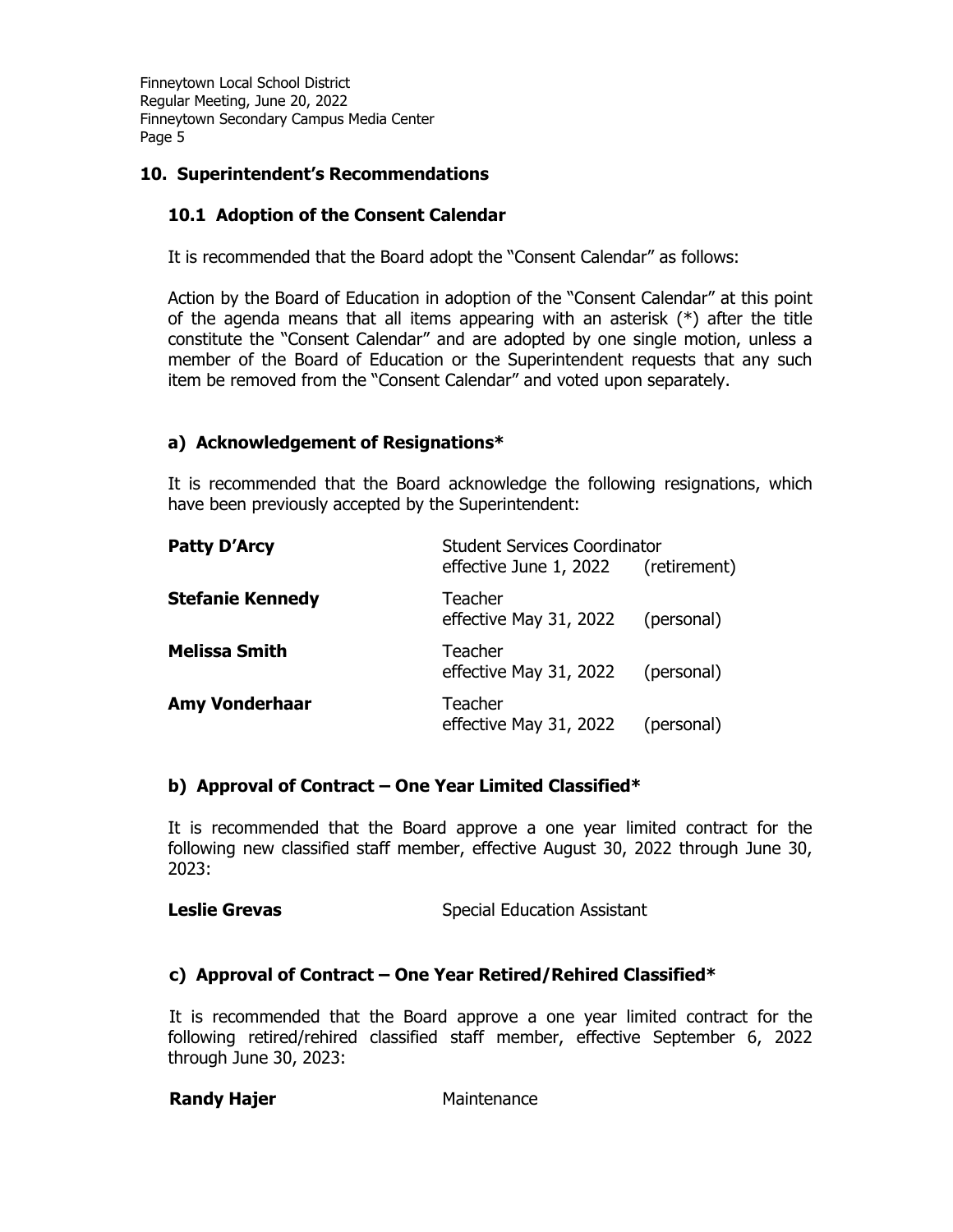## **d) Approval of Contracts – One Year Limited Certified\***

It is recommended that the Board approve one year limited contracts for the following new certified staff members, effective August 30, 2022 through June 12, 2023:

| <b>Kristen Duffey</b>   | <b>School Counselor</b>        |
|-------------------------|--------------------------------|
| <b>Magdelana Kelley</b> | <b>Intervention Specialist</b> |

# **e) Approval of Administrative Contract\***

It is recommended that the Board approve the following Administrative Contract, effective August 1, 2022 through July 31, 2024:

**Jessica Martin** Assistant Principal  $$83,720.00$ 

# **f) Approval of Contract – Two Year Limited Exempt\***

It is recommended that the Board approve a two year limited contract for the following returning exempt staff member, effective July 1, 2022 through June 30, 2024:

| <b>Chris Callahan</b> | <b>Technology Specialist</b> | \$25.61/hr |
|-----------------------|------------------------------|------------|
|-----------------------|------------------------------|------------|

## **g) Approval of Contracts – Supplemental 2021-2022\***

It is recommended that the Board approve the following supplemental contracts, effective August 1, 2021 through June 30, 2022:

| Joanna Kelly        | Advisor, High School Yearbook | \$1,190.00 |
|---------------------|-------------------------------|------------|
| <b>Hannah Klotz</b> | Department Co-Head, Spec. Ed. | \$ 844.00  |

## **h) Approval of Payment – Tutor\***

It is recommended that the Board approve payment to the following tutor, who will provide services as needed, effective August 1, 2022 through July 31, 2023:

| <b>Shannon Ford</b> | <b>Extended Learning Support</b> | \$31.13/hr |
|---------------------|----------------------------------|------------|
|---------------------|----------------------------------|------------|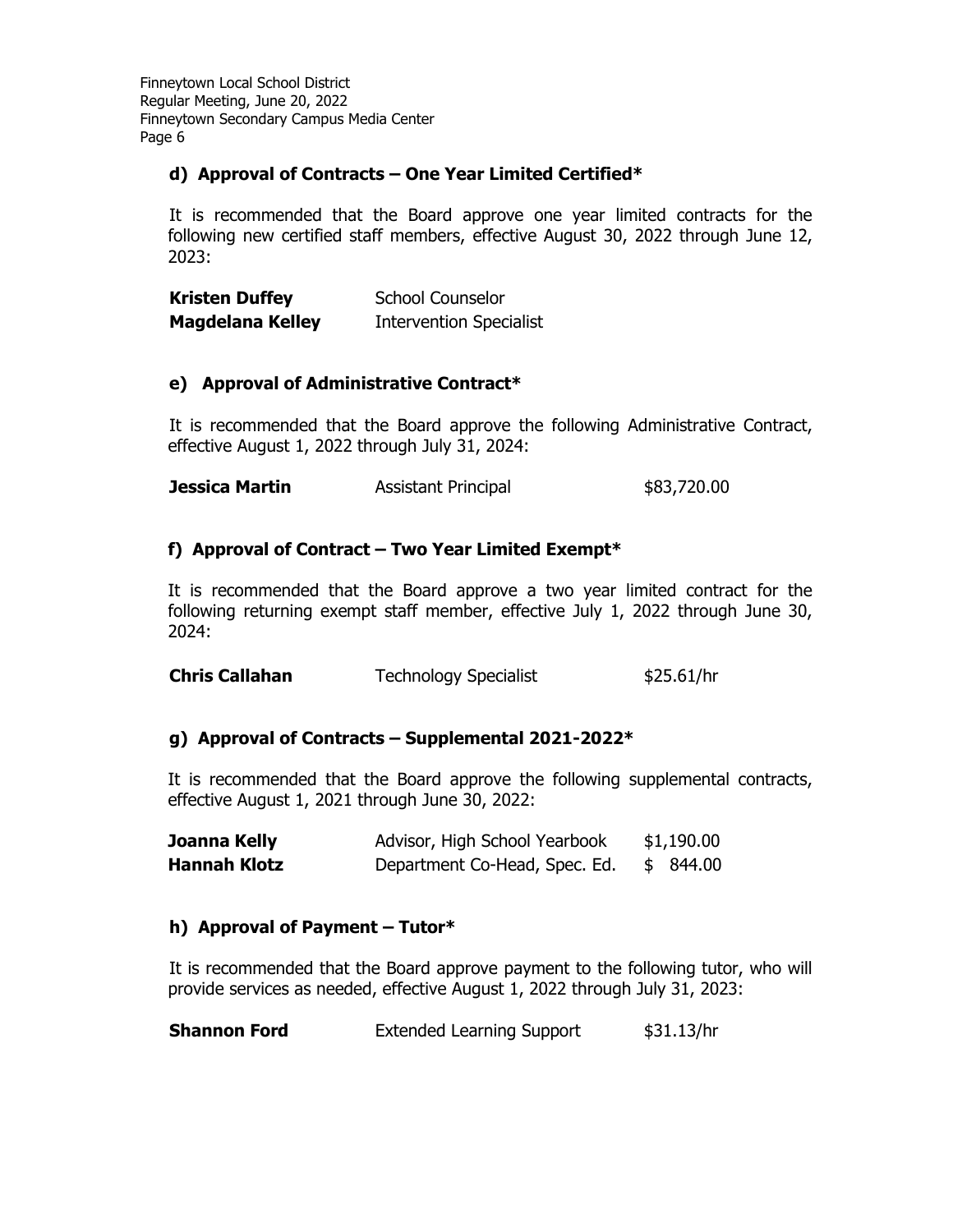# **i) Approval of Payment – Certified Staff Members\***

It is recommended that the Board approve payment to the following certified staff members who will perform duties outside of the regular work schedule, effective August 1, 2021 through July 31, 2022:

| <b>Patti Ferris</b>     | <b>Student Services Records Consolidation</b> | \$22.00/hr |
|-------------------------|-----------------------------------------------|------------|
| <b>Beth Noble</b>       | <b>Student Services Records Consolidation</b> | \$22.00/hr |
| <b>Tammy Dietz</b>      | District Leadership Retreat (three days)      | \$1,362.99 |
| <b>Lauren Henline</b>   | District Leadership Retreat (three days)      | \$1,104.12 |
| <b>Mike Kennedy</b>     | District Leadership Retreat (three days)      | \$1,264.02 |
| <b>Mike Rosa</b>        | District Leadership Retreat (three days)      | \$852.81   |
| <b>Shannon Backer</b>   | Literacy Leadership Team Meetings             | \$19.87/hr |
| <b>Karen Bause</b>      | Literacy Leadership Team Meetings             | \$19.87/hr |
| <b>Jennifer Bayless</b> | Literacy Leadership Team Meetings             | \$19.87/hr |
| Patti Ferris            | Literacy Leadership Team Meetings             | \$19.87/hr |
| <b>Megan Geis</b>       | Literacy Leadership Team Meetings             | \$19.87/hr |
| <b>Mary Pat Grosser</b> | Literacy Leadership Team Meetings             | \$19.87/hr |
| <b>Amy Vonderhaar</b>   | Literacy Leadership Team Meetings             | \$19.87/hr |
| <b>Whitney Walker</b>   | Literacy Leadership Team Meetings             | \$19.87/hr |
| <b>Lauren Woodward</b>  | Literacy Leadership Team Meetings             | \$19.87/hr |

# **j) Approval of Payment – Certified Staff Member\***

It is recommended that the Board approve payment to **Whitney Walker**, who will perform preschool assessments, effective June 1, 2022 through July 31, 2022. Payment will be based on Ms. Walker's per diem rate (\$332.50), pro-rated to reflect the length of time spent on each assessment.

## **k) Acknowledgement of Reassignments\***

It is recommended that the Board acknowledge the following certified staff reassignments, effective August 1, 2022:

| <b>Troy Edie</b>      | <b>Classroom Teacher</b> |
|-----------------------|--------------------------|
| <b>Lauren Henline</b> | <b>RP/RC Facilitator</b> |
| <b>Mike Kennedy</b>   | <b>PBL Facilitator</b>   |
| <b>Ashley Lewis</b>   | Classroom Teacher        |
| <b>Mike Rosa</b>      | <b>PBL Facilitator</b>   |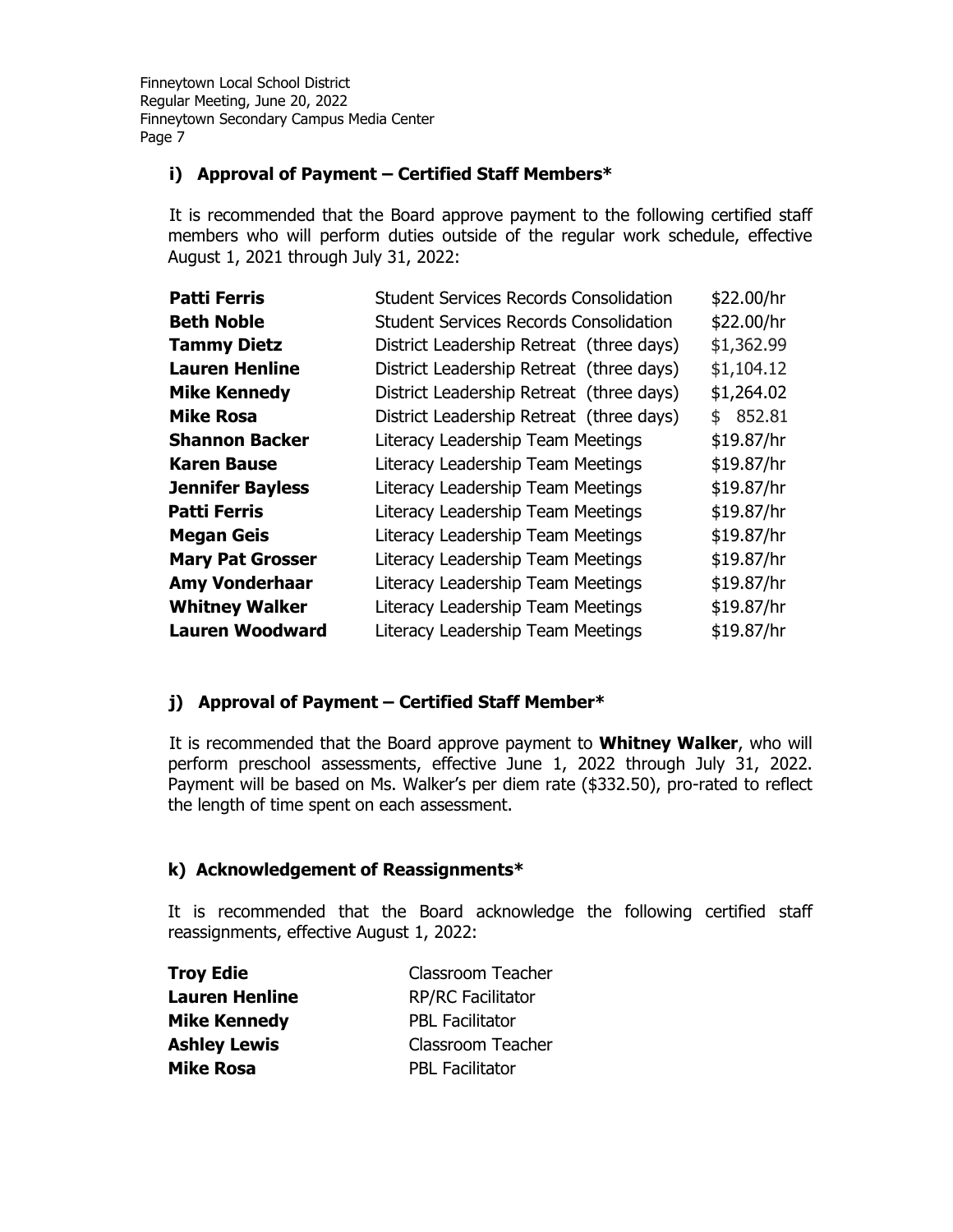#### **l) Adoption of Resolution -Verifying Assistant Principal Assignment**

It is recommended that the Board adopt the following resolution verifying the assignment of Assistant Principal:

**WHEREAS**, the Finneytown Local School District wishes to employ Chad Yeargin (OH3217439) as an Elementary Assistant Principal responsible for grades K-6 and **WHEREAS**, Chad Yeargin holds a current Ohio Department of Education Teaching License and,

**WHEREAS** the Ohio Department of Education allows for the issuance of a one year Alternative Principal License which allows candidates to work in an Ohio school as a principal or assistant principal while seeking full principal licensure,

**NOW, THEREFORE**, be it resolved by the Finneytown Local School District Board of Education that Chad Yeargin will assume a position as Elementary Assistant Principal upon the issuance of an Alternative Principal License for grades PK-6 by the Ohio Department of Education.

## **m) Adoption of Resolution - OHSAA Membership\***

It is recommended that the Board adopt the following resolution, authorizing 2022- 2023 membership in the Ohio High School Athletic Association:

**WHEREAS**, Finneytown Local School District **(**IRN 047332) of 8916 Fontainebleau Terrace, Cincinnati, OH 45231, Hamilton County has satisfied all the requirements for membership in the Ohio High School Athletic Association, a voluntary, unincorporated association not-for-profit; and

**WHEREAS,** The Finneytown Board of Education ("Board") and its Administration desire for the schools with one or more grades at the 7-12 grade level under their jurisdiction to be voluntary members of the OHSAA;

**NOW THEREFORE, BE IT RESOLVED** that the schools under this Board's jurisdiction do hereby voluntarily renew membership in the OHSAA and that in doing so, the Constitution, Bylaws, Regulations and Business Rules of the OHSAA are hereby adopted by this Board as and for its own minimum student-athlete eligibility requirements. Notwithstanding the foregoing, the Board reserves the right to raise student-athlete eligibility standards as it deems appropriate for the schools and students under its jurisdiction; and

**BE IT FURTHER RESOLVED** that the schools under this Board's jurisdiction agree to conduct their athletics programs in accordance with the Constitution, Bylaws, Regulations, Business Rules, interpretations and decisions of the OHSAA and cooperate fully and timely with the Executive Director's office of the OHSAA in all matters related to the interscholastic athletic programs of the schools. Furthermore, the schools under this Board's jurisdiction shall be the primary enforcers of the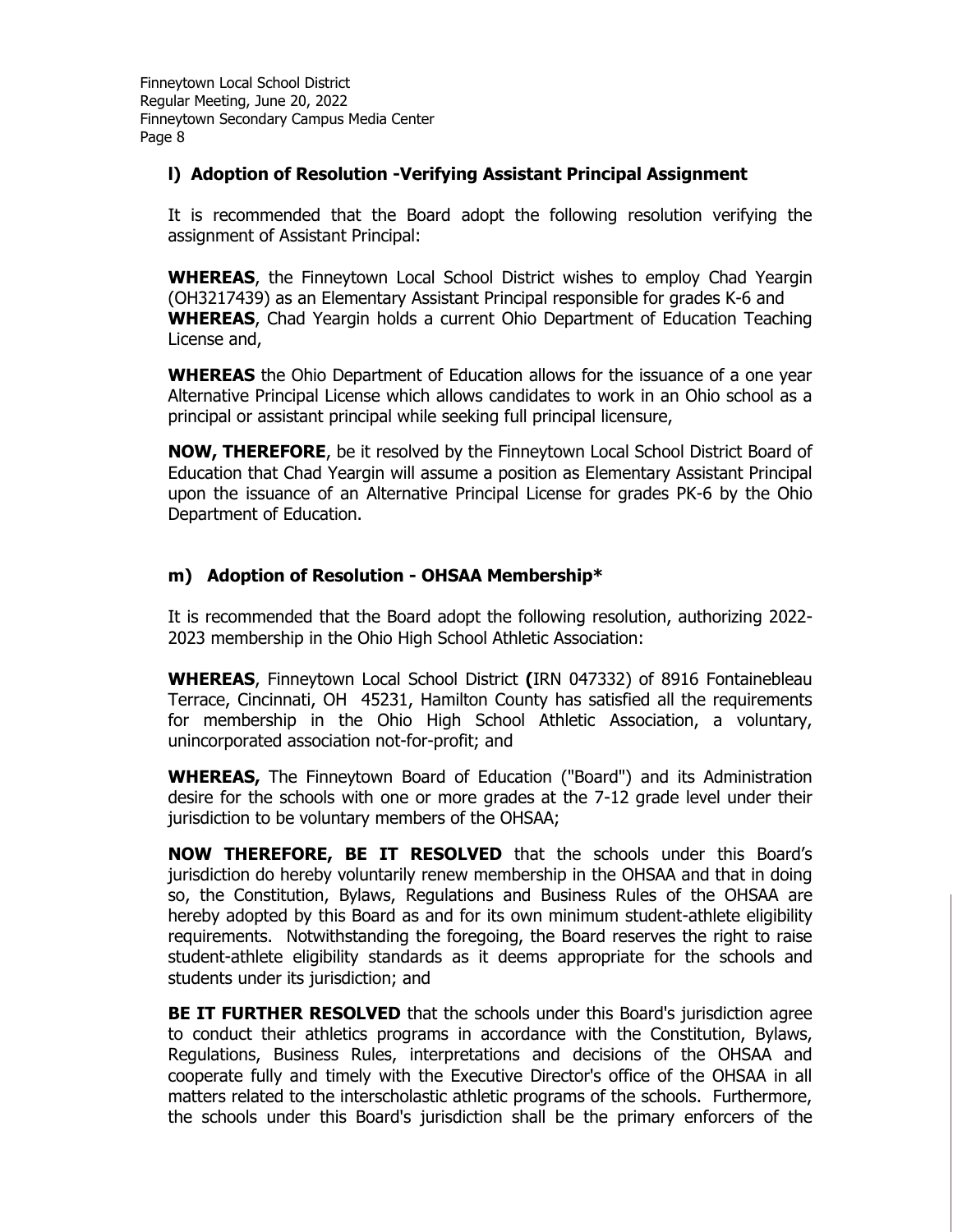OHSAA Constitution, Bylaws, Regulations, Business Rules and the interpretations and rulings rendered by the Executive Director's office. The administrative heads of these schools understand that failure to discharge the duty of primary enforcement may result in fines, removal from tournaments, suspension from membership and/or other such penalties as prescribed in Bylaw 11.

#### **n) Adoption of Resolution – Intent Not to Provide Career-Technical Education for Students in Grades 7 and 8\***

It is recommended that the Board adopt the following resolution:

RESOLUTION OF INTENT NOT TO PROVIDE CAREER-TECHNICAL EDUCATION IN GRADES 7 AND 8

**WHEREAS,** effective, September 17, 2014, Am.Sub. H.B. No.87 amends R.C. 3313.90 regarding the provision of career-technical education to students; and

**WHEREAS**, effective September 17, 2014, R.C. 3313.90 requires school districts to provide career-technical education to students enrolled in grades seven through twelve; and

**WHEREAS,** R.C. 3313.90 also provides that the requirement to provide careertechnical education to students enrolled in grades seven and eight can be waived for a particular school year if the school district's board of education adopts a resolution that specifies the district's intent not to provide career-technical education to students enrolled in grades seven and eight for a particular school year and submits that resolution to the Ohio Department of Education by the thirtieth day of September of that school year.

**NOW, THEREFORE, BE IT RESOLVED** that, while the Board of Education recognizes the importance of providing adequate training for students to enter their selected occupations, the Board hereby adopts this resolution notifying the Ohio Department of Education of its intent not to offer career-technical education for students enrolled in grades seven and eight during the 2022-2023 school year.

**BE IT FURTHER RESOLVED** that the Finneytown Board of Education respectfully requests that the Ohio Department of Education issue the waiver required by Ohio Revised Code Section 3313.90.

**BE IT FURTHER RESOLVED** that the Board directs the Superintendent to submit a copy of this resolution to the Ohio Department of Education by September 30, 2022.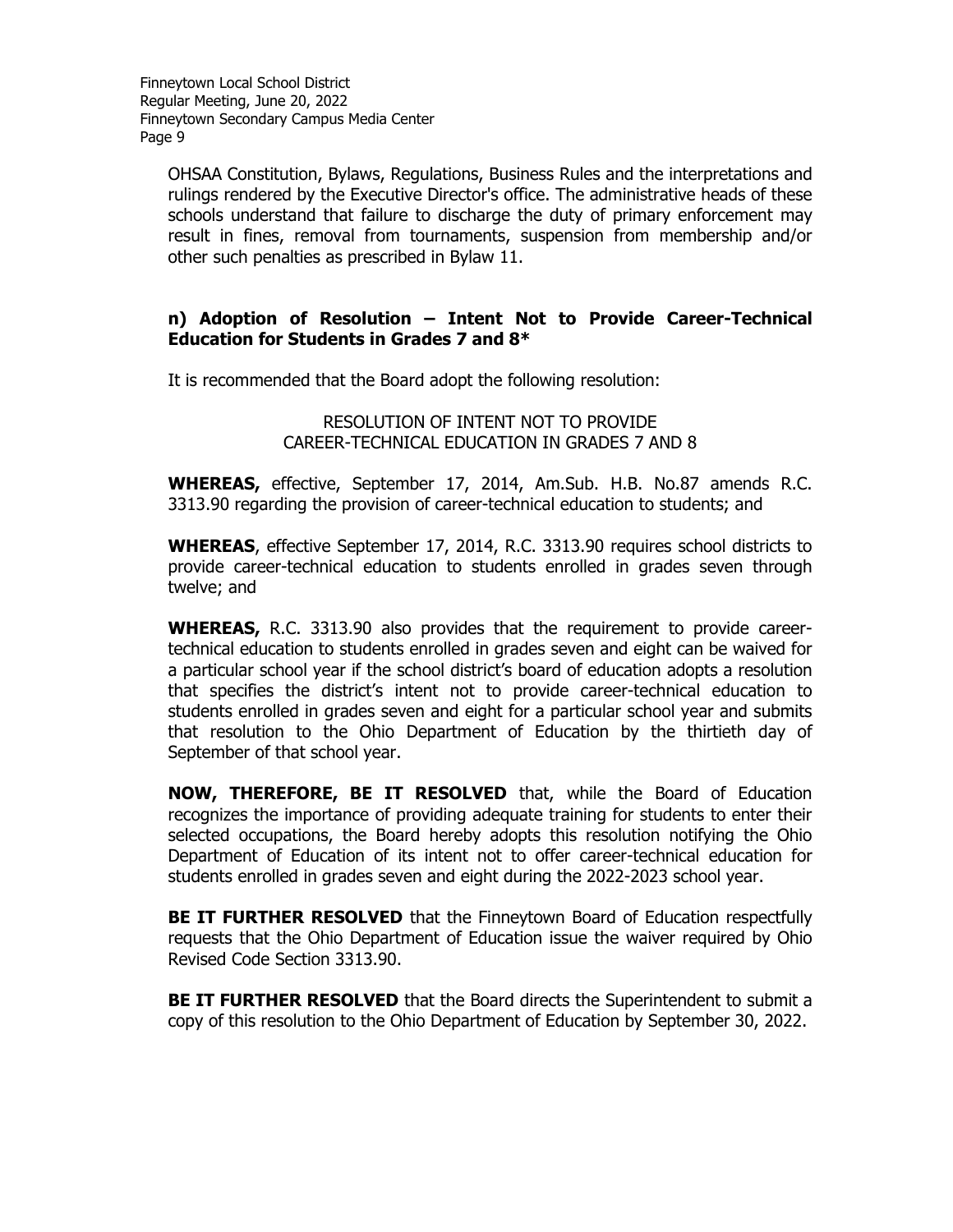## **o) Adoption of Resolution – Approval of Service Fund Payment\***

It is recommended that the Board approve payment from the Service Fund, per ORC 3315.15, for the appropriate expenses incurred for a Board retreat which includes OSBA Custom Workshop and Board Handbook services on July 9-10, 2022.

#### **p) Authorize the Request for Proposals for the Demolition of Whitaker Elementary\***

It is recommended that the Board authorize the Director of Operations and/or the Superintendent to seek proposals for the demolition of Whitaker Elementary.

# **q) Approval of Change Orders\***

It is recommended that the Board approve the following change orders for the new K-6 Elementary construction project:

## **1) Change Order #S65 – Skanska Contract**

Add \$4,873.95 to replace the "orange" carpet tile in 2nd Floor Area C with "red" carpet tile. As previously arranged, emersion is providing a credit to Finneytown to offset the additional cost. Skanska also contributed CMR contingency to reduce the cost of the replacement.

## **2) Change Order #S67 – Skanska Contract**

Add \$8,715.17 to add duct smoke detectors at each plenum return air sleeve leading to Mechanical Room 1108. The contract drawings called for a duct detector at each of the two air handling units. However, there was not enough space in the air handlers to install the duct detectors. In order to comply with code requirements, duct detectors had to be added in multiple locations in the 1st and 2nd floor ceilings. The duct detector locations were selected based on coordination with the authority having jurisdiction, and to simplify future maintenance.

## **3) Change Order #S68 – Skanska Contract**

Add \$983.11 to put the point of sale in the kitchen service line on emergency power. This work was performed at the request of the school district.

## **4) Change Order #S69 – Skanska Contract**

Add \$21,805.03 to provide school speed limit flashers on Winton Road. The flashers are solar-powered. The change order also includes miscellaneous revisions to traffic striping and signage on Winton Road. The design team considers the price reasonable. Allow 3-4 months to receive equipment once shop drawings are approved. This will not be completed by the start of school.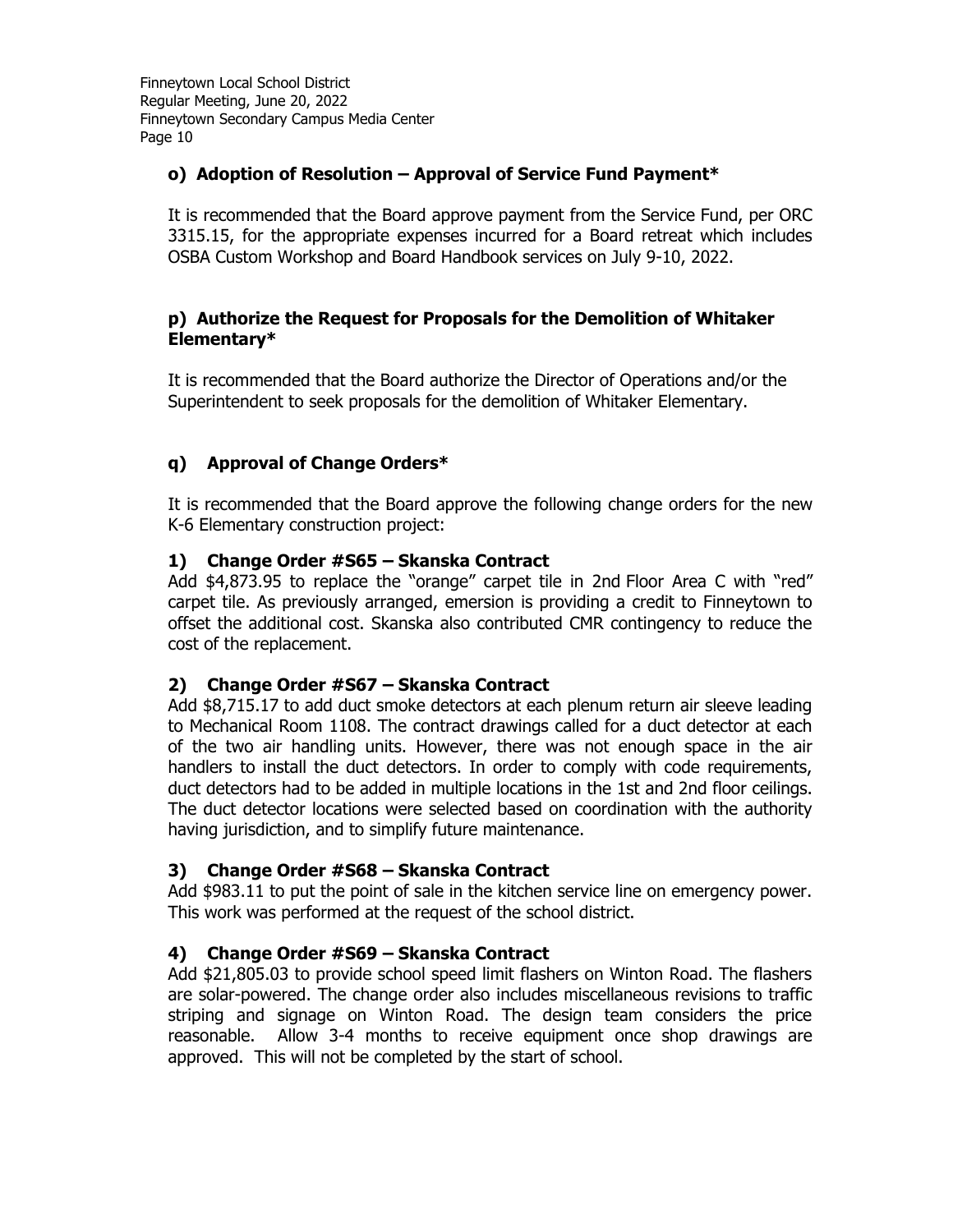## **5) Change Order #S70 – Skanska Contract**

Add \$4,041.20 to provide faucets at Group Restroom 8103 next to the stage. The contract documents did not show faucets at these six sinks. The response to RFI #088 (included in the attachment) clarified the faucet type.

# **6) Change Order #S71 – Skanska Contract**

Add \$12,563.79 to add cameras as requested by the SRO and Springfield Township police. An additional 7 cameras have been requested  $-1$  on the exterior by the playground, and 6 in the vestibule/admin suite area.

# **r) Approval of Out-of-State Professional Development Expenses\***

It is recommended that the Board approve expenses for the following out-of-state Professional Development event, to be attended by RP Facilitators Lauren Henline and Tammy Dietz:

- When: June 28 July 1, 2022
- Where: Indianapolis, IN

• What: Responsive Classroom Training: Responsive Classroom Core Course including practices and strategies of the Responsive Classroom approach, designed to create safe and joyful learning communities where all students can thrive while helping them develop strong social, emotional, and academic skills.

## **s) Acceptance of Donations\***

It is recommended that the Board accept the following donations:

\$1,000.00 in Kroger cards (\$25 each) for the Finneytown Local School District social work fund from Faith Lutheran Church, 8265 Winton Road, Cincinnati, OH 45231 on May 19, 2022.

Two flutes valued at \$100.00 each for a total of \$200.00 to the Finneytown Local School District music department from Kay Nicht on May 20, 2022.

A \$350.00 cash donation for participation in the Reds Fun at Bat Program to Whitaker Elementary physical education program by the Cincinnati Reds Community Fund on May 19, 2022.

**10.2** It is recommended that the Board approve revisions to the following Administrative Contracts, effective August 1, 2022 through July 31, 2023:

| <b>Grant Anderson</b> | \$113,271.00                                   |
|-----------------------|------------------------------------------------|
|                       | Director of Technology and Information Systems |
| Jen Dinan             | \$120,350.00                                   |
| <b>Anita Ruffin</b>   | \$80,925.00                                    |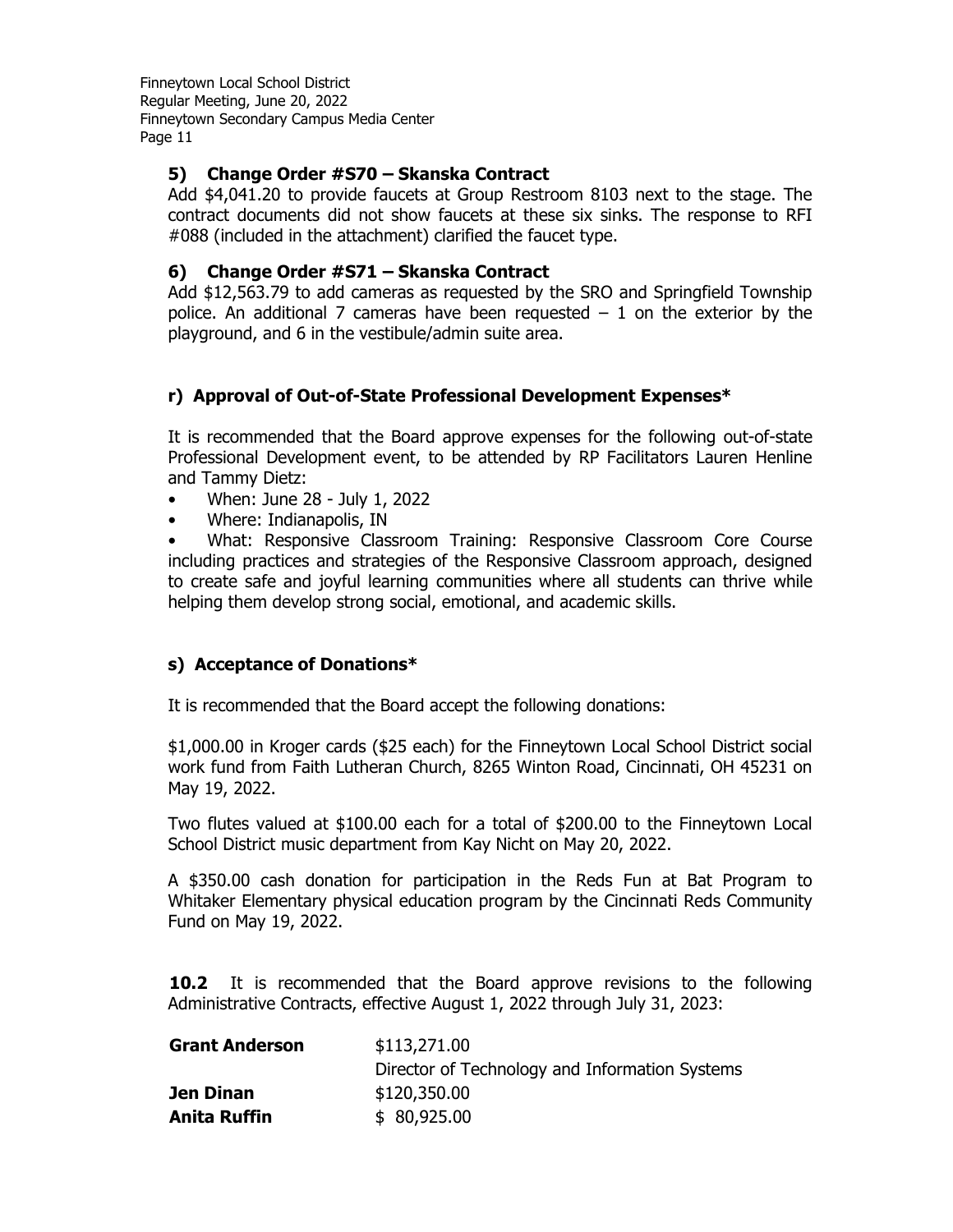| <b>Lisa Samuel</b>   | \$83,540.00                     |
|----------------------|---------------------------------|
| <b>Carol Miller</b>  | \$108,937.00                    |
| <b>Eric Muchmore</b> | \$103,750.00                    |
|                      | Director of Culture and Climate |
| <b>Anton Walker</b>  | \$92,466.00                     |

#### **11. Adoption of Resolution – Opposition to Ohio HB 99**

RESOLUTION OPPOSING OHIO HB 99

**WHEREAS**, the Ohio General Assembly recently passed Ohio House Bill 99 which allows school districts to allow teachers with minimal training to carry firearms within schools. With permission from the board of education, the bill exempts teachers and school personnel from completing 700 hours of peace officer training that would otherwise be required to carry a gun; and

**WHEREAS**, the bill was opposed by the Ohio Education Association and other teachers' unions, and it was unsupported by police advocacy groups including the Ohio Fraternal Order of Police; and

**WHEREAS**, notwithstanding the lack of support and the increased risk to children and school personnel, Ohio Governor Mike DeWine has signed HB 99 into law;

**NOW THEREFORE BE IT RESOLVED**, that the Board of Education affirms its opposition to HB 99 and similar school safety proposals that involve authorizing teachers or school personnel to carry firearms in schools.

**BE IT FURTHER RESOLVED**, the Board of Education retains the discretion to determine whether to authorize school employees to carry firearms within the school district. *See* Ohio Rev. Code 2923.122. Pursuant to Board Policy 1617, The Board of Education prohibits staff members from possessing, storing, making, or using a weapon, including a concealed weapon, in a school safety zone and any setting that is under the control and supervision of the Board for the purpose of school activities approved and authorized by the Board including, but not limited to, property leased, owned, or contracted for by the Board, a school-sponsored event, or in a Board-owned vehicle, except as permitted by law.

#### **12. Approval of Administrative Contract Revisions**

**Laurie Banks** Superintendent \$129,688.00

**13. Review of Action Steps**